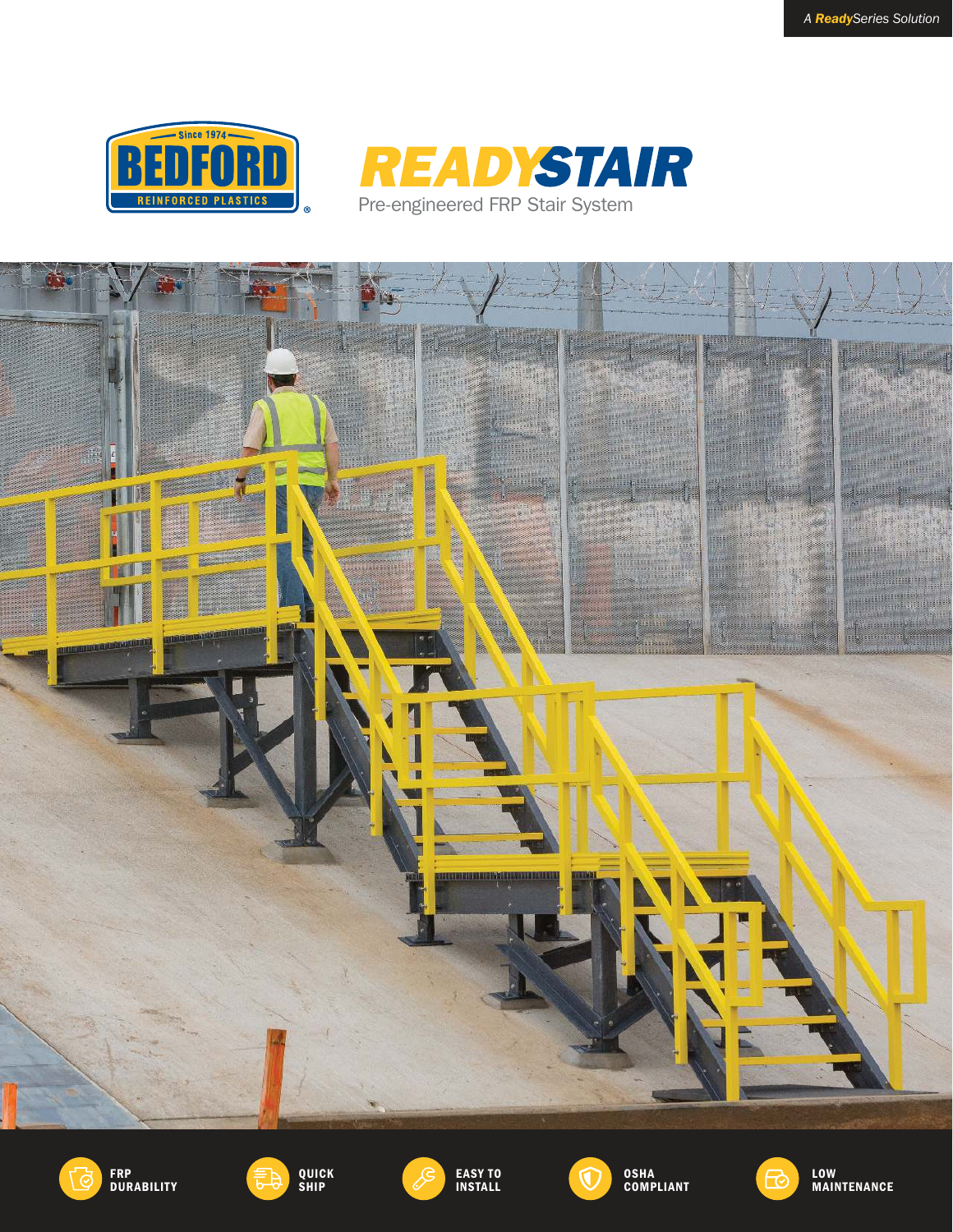

Don't wait for a custom build when you don't need one. Take your safety and productivity needs to the highest level with ReadyStair stair towers from Bedford. ReadyStair sections are also used in conjunction with ReadyPlatform materials to meet any configuration need.

## Applications

- Power generation
- Oil & gas
- Water & wastewater
- Cooling towers
- Industrial plants & facilities
- Food & beverage facilities
- **Fertilizer & chemical operations**
- Distribution & warehousing
- Much more

### Request a quote today at Ready-Series.com

# YEARS OF RELIABLE SERVICE

Made of fiberglass-reinforced polymer (FRP), ReadyStair modular solutions hold up well under the harsh conditions that cause metal and wood structures to fail. You'll get the quick installation you need and long-lasting performance you want.

- Resistant to heat, high winds, rain, snow, saltwater and chemicals
- Won't shrink, swell, warp, corrode, dent, attract insects or conduct electricity
- **-** Lightweight for easy transport and handling
- **Easy to assemble with standard tools**
- Meets the demands of load-carrying conditions
- Low maintenance for decades of continuous use
- OSHA compliant
- Industry-leading warranty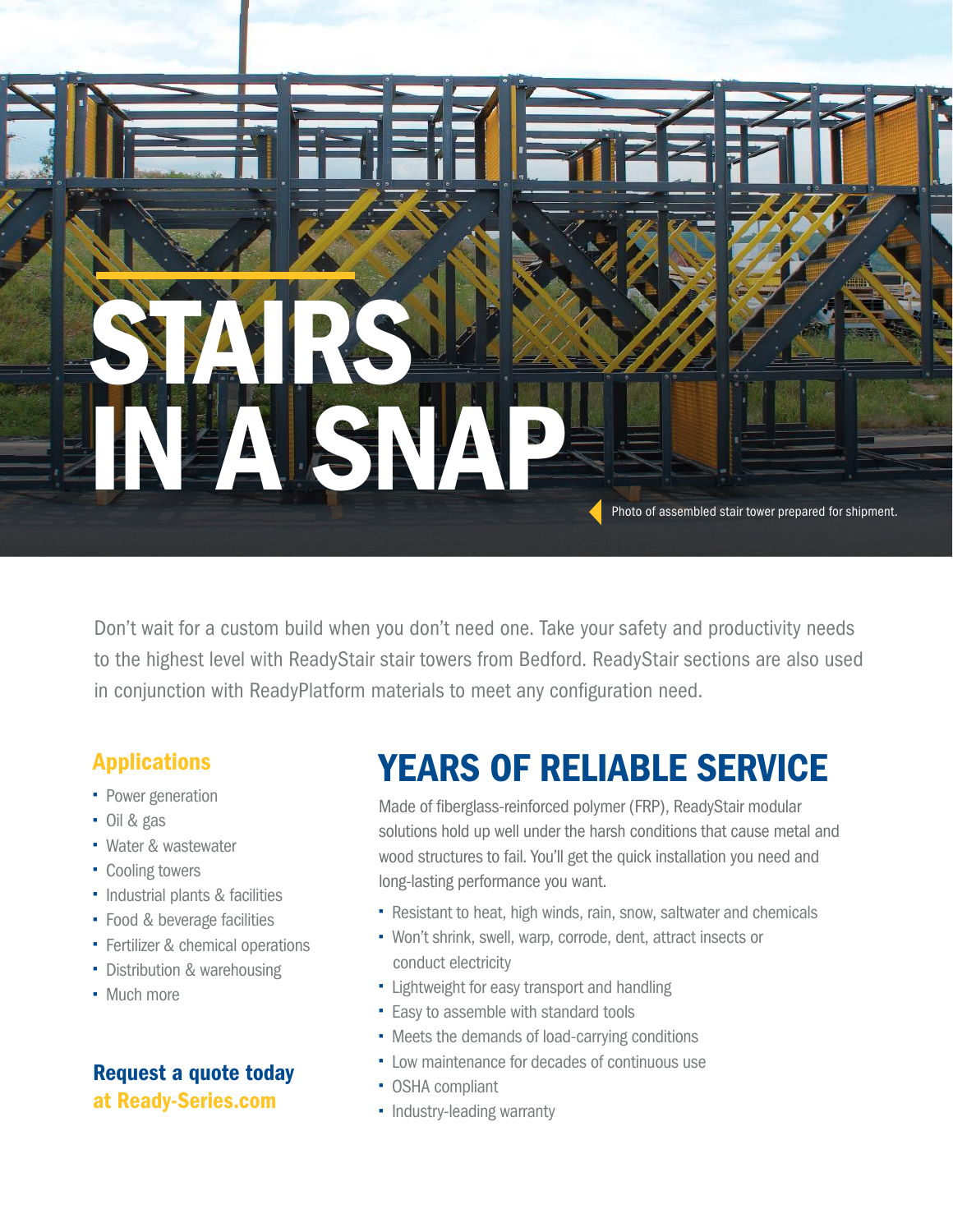

### Ready for Quick Shipping

Bedford keeps ReadyStair materials handy for quick shipping to your installation site. Stair towers fit in a 7' 6" x 12' nominal footprint, rising in 6' increments between landings. When needed, a short stretch of up or down stairs is provided for the final transition at the top. Combine ReadyStair sections with ReadyPlatform materials to get the configuration you want.



#### Easy to Assemble

Don't hire a welder or start planning trips to the hardware store. Bedford has made installing ReadyStair solutions a breeze. Materials easily bolt together using ordinary tools. The range of sizes makes it easy to order exactly what you need for most applications, and components can be easily trimmed to fit with standard tools if needed.

#### CUSTOM-ENGINEERED SOLUTIONS AVAILABLE





 $\overline{\mathbb{O}}$ 

### Safety Is Top Priority

You aren't sacrificing quality for speed. All ReadyStair components meet strict OSHA guidelines for worker safety, including safety yellow coloring, anti-slip surfaces and fireretardant resins. Unlike metal, they're non-conductive and impact resistant, plus the low thermal conductivity reduces expansion and contraction to keep structures stable. You'll also get long-term reliability, because FRP holds up to corrosive environments and harsh weather.

Get exactly what you need — fast!